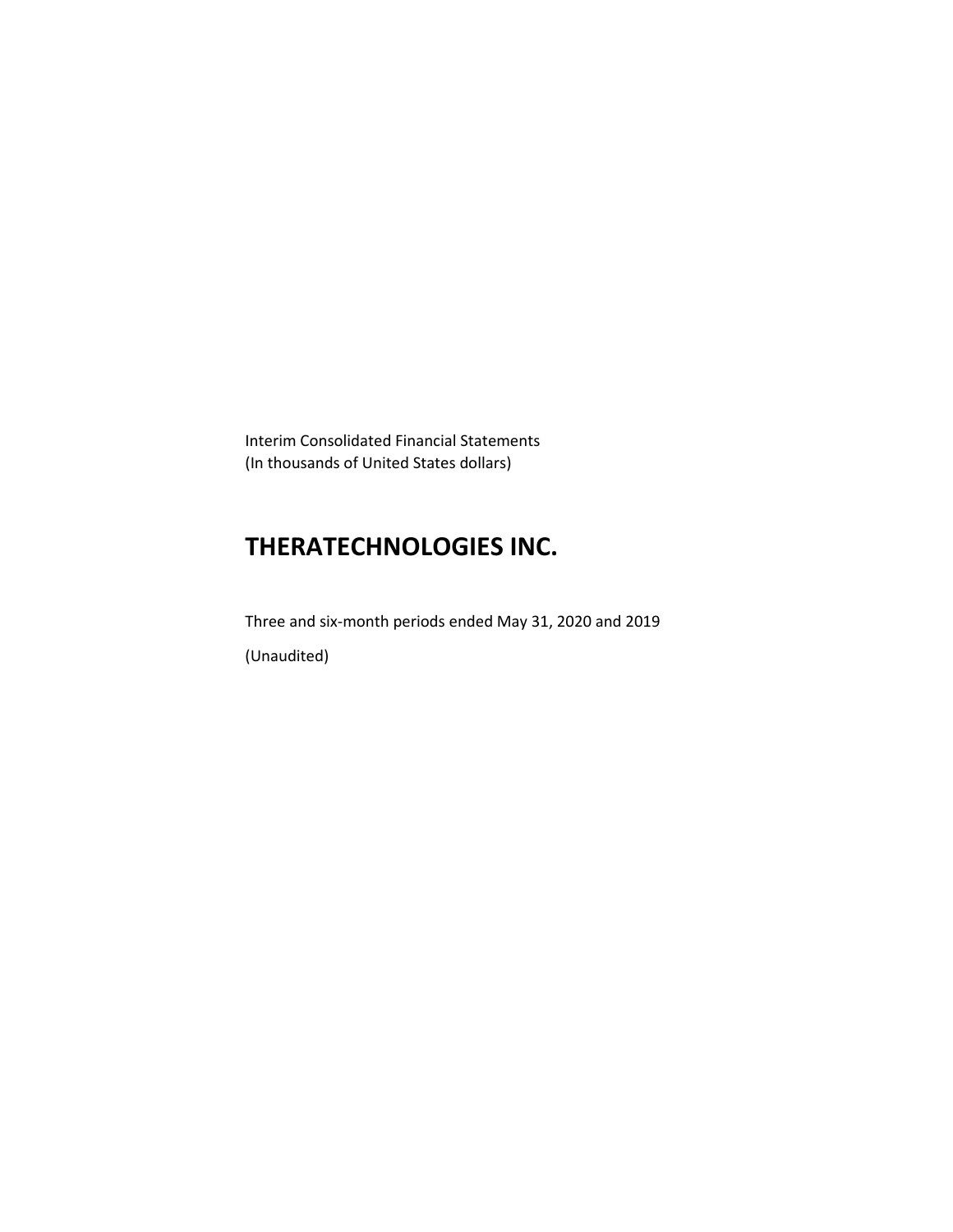Table of Contents (In thousands of United States dollars) (Unaudited)

### **Page**

| Interim Consolidated Statements of Financial Position |          |
|-------------------------------------------------------|----------|
| Interim Consolidated Statements of Comprehensive Loss | 2        |
| Interim Consolidated Statements of Changes in Equity  | 3        |
| Interim Consolidated Statements of Cash Flows         | 4        |
| Notes to Interim Consolidated Financial Statements    | $5 - 18$ |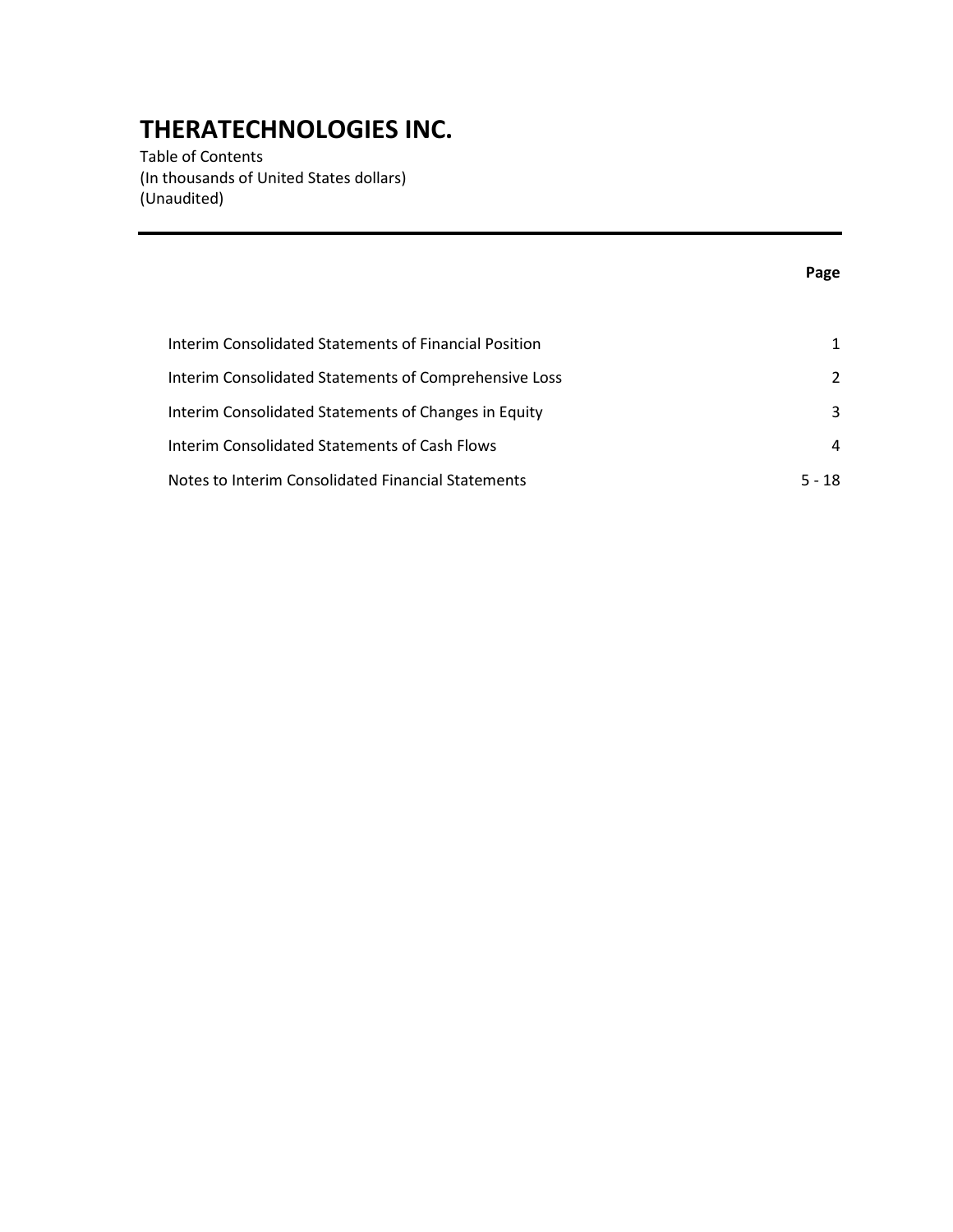Interim Consolidated Statements of Financial Position (In thousands of United States dollars)

### As at May 31, 2020 and November 30, 2019 (Unaudited)

|                                                        | Note | May 31,<br>2020 | November 30,<br>2019 |
|--------------------------------------------------------|------|-----------------|----------------------|
| Assets                                                 |      |                 |                      |
| Current assets                                         |      |                 |                      |
| Cash                                                   | \$   | 21,440          | \$<br>28,661         |
| Bonds and money market funds                           |      | 10,203          | 11,964               |
| Trade and other receivables                            |      | 12,191          | 10,116               |
| Inventories                                            | 5    | 24,735          | 20,929               |
| Prepaid expenses and deposits                          |      | 3,207           | 3,874                |
| Derivative financial assets                            |      | 387             | 637                  |
| Total current assets                                   |      | 72,163          | 76,181               |
| Non-current assets                                     |      |                 |                      |
| Bonds and money market funds                           |      |                 | 619                  |
| Right-of-use assets                                    |      | 2,745           |                      |
| Property and equipment                                 |      | 962             | 1,071                |
| Intangible assets                                      |      | 26,121          | 27,480               |
| Other asset                                            |      | 9,763           | 12,204               |
| Total non-current assets                               |      | 39,591          | 41,374               |
| <b>Total assets</b>                                    | \$   | 111,754         | \$<br>117,555        |
| Liabilities                                            |      |                 |                      |
| <b>Current liabilities</b>                             |      |                 |                      |
| Accounts payable and accrued liabilities               | \$   | 30,606          | \$<br>31,173         |
| Provisions                                             | 6    | 3,054           | 2,484                |
| Current portion of long-term obligations               | 7    | 3,487           | 3,417                |
| Current portion of lease liabilities                   | 9    | 373             |                      |
| Deferred revenue                                       |      | 28              | 70                   |
| <b>Total current liabilities</b>                       |      | 37,548          | 37,144               |
| Non-current liabilities                                |      |                 |                      |
| Long-term obligations                                  | 7    | 4,602           | 4,570                |
| Convertible unsecured senior notes                     | 8    | 51,553          | 50,741               |
| Lease liabilities                                      | 9    | 2,600           |                      |
| Other liabilities                                      |      | 29              | 266                  |
| Total non-current liabilities                          |      | 58,784          | 55,577               |
| <b>Total liabilities</b>                               |      | 96,332          | 92,721               |
| Equity                                                 |      |                 |                      |
| Share capital                                          |      | 287,312         | 287,035              |
| Equity component of convertible unsecured senior notes |      | 4,457           | 4,457                |
| Contributed surplus                                    |      | 11,469          | 10,783               |
| Deficit                                                |      | (287, 812)      | (277, 462)           |
| Accumulated other comprehensive (loss) income          |      | (4)             | 21                   |
| Total equity                                           |      | 15,422          | 24,834               |
| <b>Total liabilities and equity</b>                    | \$   | 111,754         | \$<br>117,555        |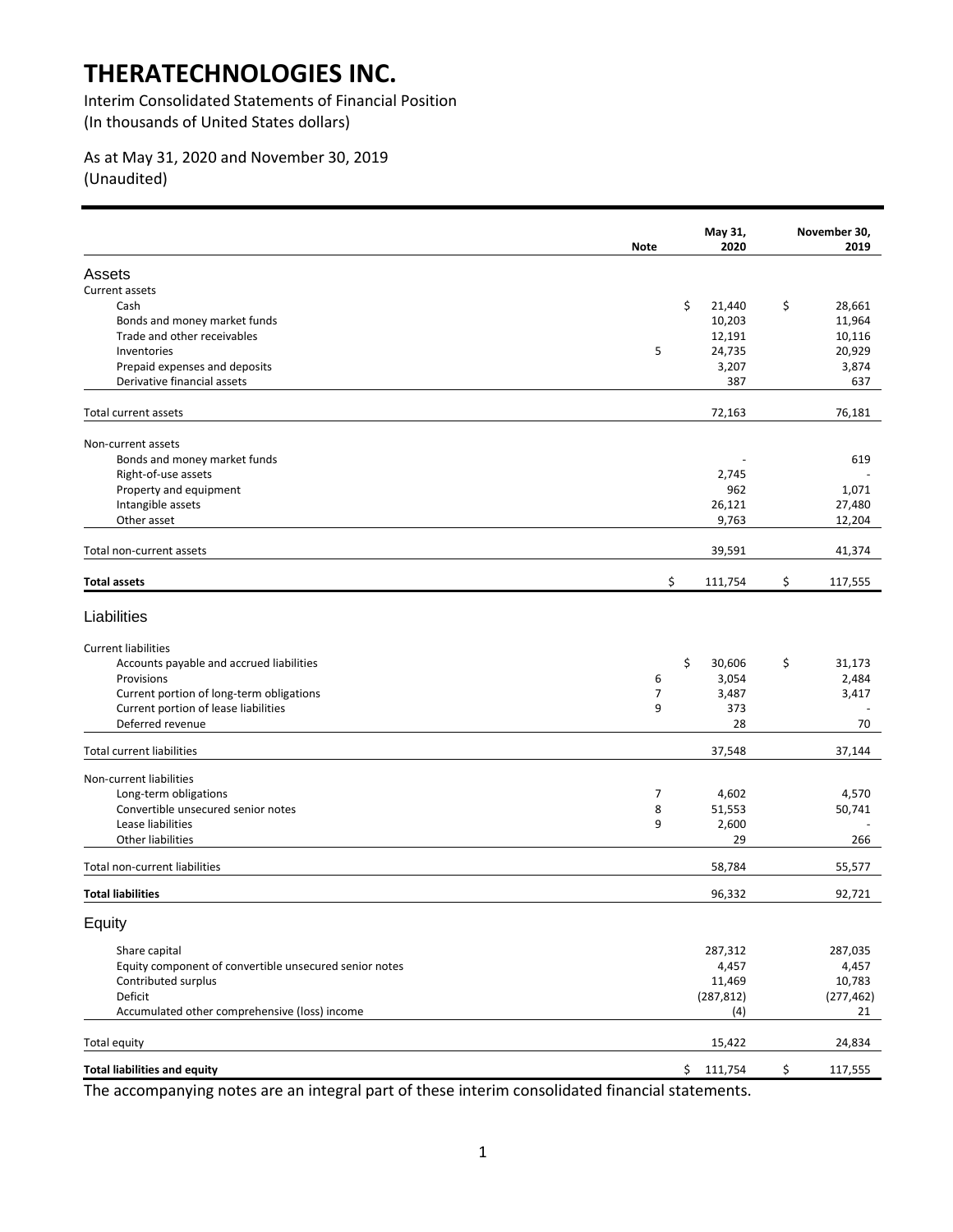Interim Consolidated Statements of Comprehensive Loss (In thousands of United States dollars, except per share amounts)

Three-month periods and six-month periods ended May 31, 2020 and 2019 (Unaudited)

|                                                                    |             | For the three-month   |               | For the six-month     |          |
|--------------------------------------------------------------------|-------------|-----------------------|---------------|-----------------------|----------|
|                                                                    |             | periods ended May 31, |               | periods ended May 31, |          |
|                                                                    | <b>Note</b> | 2020                  | 2019          | 2020                  | 2019     |
| Revenue                                                            | $3\sqrt{5}$ | $17,162 \quad $$      | $15,609$ \$   | 32,881 \$             | 30,705   |
| Operating expenses                                                 |             |                       |               |                       |          |
| Cost of sales                                                      |             |                       |               |                       |          |
| Cost of goods sold                                                 |             | 5,769                 | 5,346         | 11,169                | 10,156   |
| Other production-related costs                                     |             | 391                   | 18            | 531                   | 52       |
| Amortization of other asset                                        |             | 1,220                 | 1,221         | 2,441                 | 2,442    |
| Research and development expenses                                  |             | 3,622                 | 2,285         | 7,041                 | 4,812    |
| Selling expenses                                                   |             | 6,941                 | 6,972         | 13,302                | 12,420   |
| General and administrative expenses                                |             | 3,706                 | 1,784         | 6,276                 | 3,300    |
|                                                                    |             |                       |               |                       |          |
| Total operating expenses                                           |             | 21,649                | 17,626        | 40,760                | 33,182   |
| Loss from operating activities                                     |             | (4, 487)              | (2,017)       | (7, 876)              | (2, 477) |
| Finance income                                                     | 4           | 80                    | 292           | 246                   | 627      |
| Finance costs                                                      | 4           | (1, 399)              | (1, 449)      | (2,717)               | (2, 552) |
|                                                                    |             | (1, 319)              | (1, 157)      | (2, 471)              | (1, 925) |
|                                                                    |             |                       |               |                       |          |
| Net loss for the period                                            | Ś.          | $(5,806)$ \$          | $(3, 174)$ \$ | $(10,350)$ \$         | (4, 402) |
| Other comprehensive income (loss), net of tax                      |             |                       |               |                       |          |
| Items that may be reclassified to net profit (loss) in the future: |             |                       |               |                       |          |
| Net change in fair value of FVOCI financial assets,                |             |                       |               |                       |          |
| net of tax                                                         |             | 9                     | 30            | 19                    | 62       |
| Exchange differences on translation                                |             | (42)                  | 5             | (44)                  | 5        |
|                                                                    |             | (33)                  | 35            | (25)                  | 67       |
| Total comprehensive loss for the period                            | \$          | $(5,839)$ \$          | $(3, 139)$ \$ | $(10, 375)$ \$        | (4, 335) |
|                                                                    |             |                       |               |                       |          |
| Basic and diluted loss per share                                   | 10(c)       | (0.08)                | (0.04)        | (0.13)                | (0.06)   |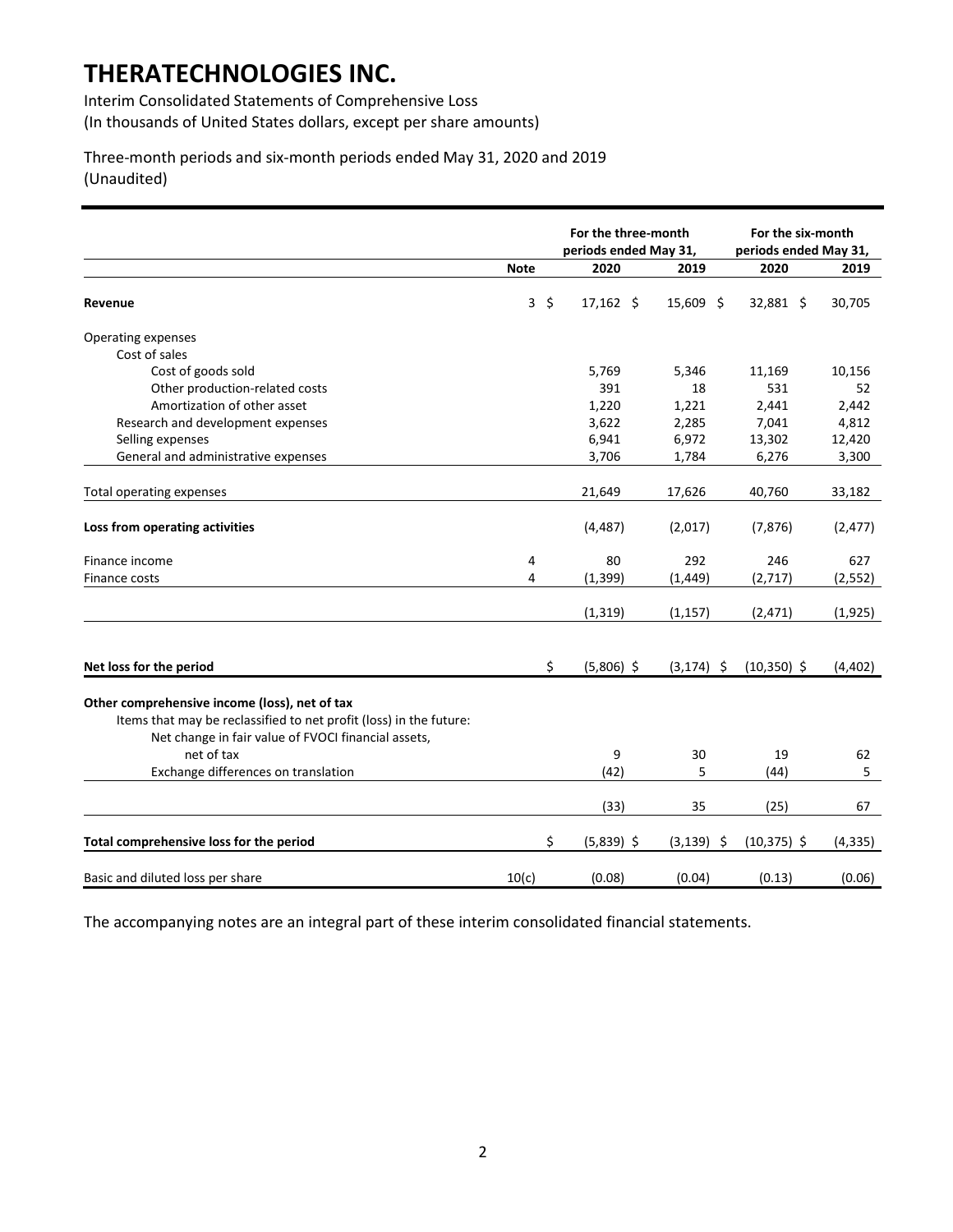Interim Consolidated Statements of Changes in Equity (In thousands of United States dollars, except per share amounts)

### Six-month periods ended May 31, 2020 and 2019 (Unaudited)

|                                                                                                                                                                                                |                                      |            |            |                                                |                        |      |                 | For the six-month period ended May 31, 2020            |               |
|------------------------------------------------------------------------------------------------------------------------------------------------------------------------------------------------|--------------------------------------|------------|------------|------------------------------------------------|------------------------|------|-----------------|--------------------------------------------------------|---------------|
|                                                                                                                                                                                                | Share capital<br>Number<br>of shares | Amount     |            | Equity<br>component<br>of convertible<br>notes | Contributed<br>surplus |      | <b>Deficit</b>  | Accumulated<br>other<br>comprehensive<br>income (loss) | Total         |
| Balance as at November 30, 2019                                                                                                                                                                | 76,953,411                           | Ŝ.         | 287,035 \$ | $4,457$ \$                                     | 10,783                 | - \$ | $(277, 462)$ \$ | 21                                                     | 24,834<br>Ŝ   |
| Total comprehensive loss for the period<br>Net loss for the period<br>Other comprehensive income:<br>Net change in fair value of financial assets at<br>fair value through other comprehensive |                                      |            |            |                                                |                        |      | (10, 350)       |                                                        | (10, 350)     |
| income, net of tax<br>Exchange differences on translation                                                                                                                                      |                                      |            |            |                                                |                        |      |                 | 19<br>(44)                                             | 19<br>(44)    |
| Total comprehensive loss for the period                                                                                                                                                        |                                      |            |            |                                                | $\sim$                 |      | (10, 350)       | (25)                                                   | (10, 375)     |
| Transactions with owners,<br>recorded directly in equity<br>Share-based compensation plan:<br>Share-based compensation for stock option                                                        |                                      |            |            |                                                |                        |      |                 |                                                        |               |
| plan                                                                                                                                                                                           |                                      |            |            |                                                | 818                    |      |                 |                                                        | 818           |
| Exercise of stock options:<br>Monetary consideration<br>Attributed value                                                                                                                       | 60,000                               | 145<br>132 |            |                                                | (132)                  |      |                 |                                                        | 145           |
| Total contributions by owners                                                                                                                                                                  | 60,000                               | 277        |            |                                                | 686                    |      | ٠               | $\sim$                                                 | 963           |
| Balance as at May 31, 2020                                                                                                                                                                     | 77,013,411 \$                        |            | 287,312 \$ | $4,457$ \$                                     | $11,469$ \$            |      | $(287, 812)$ \$ | (4)                                                    | 15,422<br>-\$ |

|                                                  |                            |     |            |                                      |      |                          |                 | For the six-month period ended May 31, 2019 |              |
|--------------------------------------------------|----------------------------|-----|------------|--------------------------------------|------|--------------------------|-----------------|---------------------------------------------|--------------|
|                                                  | Share capital              |     |            | <b>Equity</b>                        |      |                          |                 | <b>Accumulated</b><br>other                 |              |
|                                                  | <b>Number</b><br>of shares |     | Amount     | component<br>of convertible<br>notes |      | Contributed<br>surplus   | <b>Deficit</b>  | comprehensive<br>income (loss)              | Total        |
| Balance as at November 30, 2018                  | 76,877,679                 | -\$ | 286,828 \$ | 4,457 \$                             |      | 8,788<br>- \$            | $(264, 966)$ \$ | (95)                                        | \$<br>35,012 |
| Total comprehensive (loss) income for            |                            |     |            |                                      |      |                          |                 |                                             |              |
| the period                                       |                            |     |            |                                      |      |                          |                 |                                             |              |
| Net loss for the period                          |                            |     |            |                                      |      |                          | (4, 402)        |                                             | (4, 402)     |
| Other comprehensive income:                      |                            |     |            |                                      |      |                          |                 |                                             |              |
| Net change in fair value of financial assets at  |                            |     |            |                                      |      |                          |                 |                                             |              |
| fair value through other comprehensive           |                            |     |            |                                      |      |                          |                 |                                             |              |
| income, net of tax                               |                            |     |            |                                      |      |                          |                 | 62                                          | 62           |
| Exchange differences on translation              |                            |     |            |                                      |      |                          |                 | 5                                           | 5            |
| Total comprehensive (loss) income for the period |                            |     |            |                                      |      |                          | (4, 402)        | 67                                          | (4, 335)     |
| Transactions with owners,                        |                            |     |            |                                      |      |                          |                 |                                             |              |
| recorded directly in equity                      |                            |     |            |                                      |      |                          |                 |                                             |              |
| Issuance of common shares - Katana               | 900                        |     | 5          |                                      |      |                          |                 |                                             | 5            |
| Share-based compensation plan:                   |                            |     |            |                                      |      |                          |                 |                                             |              |
| Share-based compensation for stock option        |                            |     |            |                                      |      |                          |                 |                                             |              |
| plan                                             |                            |     |            |                                      |      | 566                      |                 |                                             | 566          |
| Exercise of stock options:                       |                            |     |            |                                      |      |                          |                 |                                             |              |
| Monetary consideration                           | 74,832                     |     | 110        |                                      |      | $\overline{\phantom{a}}$ |                 |                                             | 110          |
| Attributed value                                 | ٠                          |     | 92         |                                      |      | (92)                     |                 |                                             | $\sim$       |
| Total contributions by owners                    | 75,732                     |     | 207        |                                      |      | 474                      |                 |                                             | 681          |
| Balance as at May 31, 2019                       | 76,953,411                 | -\$ | 287,035 \$ | 4,457                                | - \$ | $9,262$ \$               | $(269, 368)$ \$ | (28)                                        | \$<br>31,358 |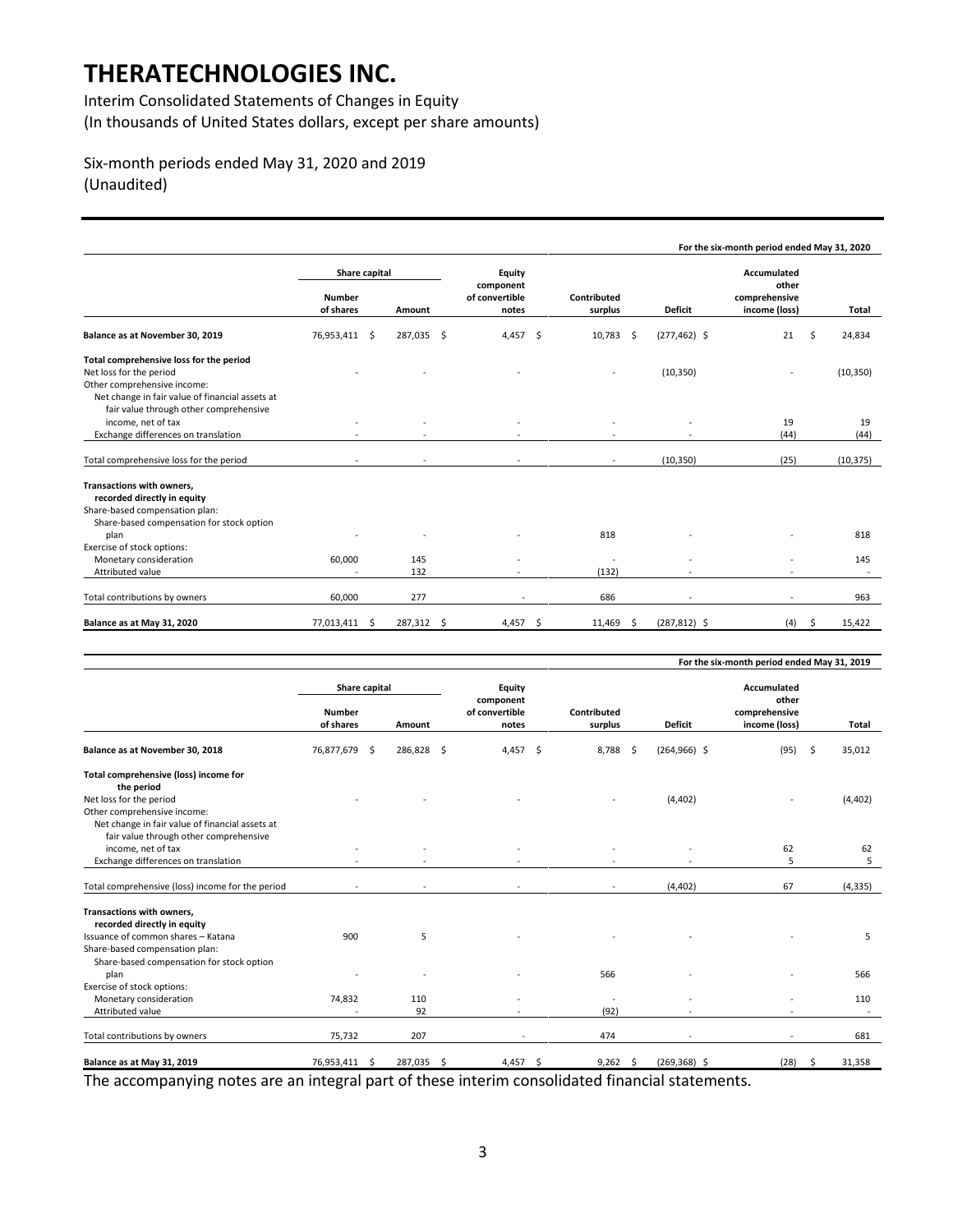Interim Consolidated Statements of Cash Flows (In thousands of United States dollars)

Three-month periods and six-month periods ended May 31, 2020 and 2019 (Unaudited)

|                                                                              |             | For the three-month   |                          | For the six-month     |          |
|------------------------------------------------------------------------------|-------------|-----------------------|--------------------------|-----------------------|----------|
|                                                                              |             | periods ended May 31, |                          | periods ended May 31, |          |
|                                                                              | <b>Note</b> | 2020                  | 2019                     | 2020                  | 2019     |
| Cash provided from (used in)                                                 | \$          | \$                    | \$                       | \$                    |          |
| Operating                                                                    |             |                       |                          |                       |          |
| Net loss                                                                     |             | (5,806)               | (3, 174)                 | (10, 350)             | (4,402)  |
| Adjustments for                                                              |             |                       |                          |                       |          |
| Depreciation of property and equipment                                       |             | 61                    | 60                       | 121                   | 65       |
| Amortization of intangible assets and other assets                           |             | 1,939                 | 1,862                    | 3,800                 | 3,571    |
| Amortization of right-of-use asset                                           |             | 109                   |                          | 218                   |          |
| Share-based compensation for stock option plan and stock appreciation rights |             | 454                   | 320                      | 819                   | 584      |
| Write-down of inventories                                                    | 5           | 391                   |                          | 394                   | 3        |
| Change in fair value of derivative financial assets                          |             | 102                   | 439                      | 249                   | 260      |
| Change in fair value of liability related to deferred stock unit plan        |             | (95)                  | (433)                    | (240)                 | (256)    |
| Interest on convertible unsecured senior notes                               |             | 842                   | 834                      | 1,644                 | 1,646    |
| Interest income                                                              |             | (80)                  | (292)                    | (246)                 | (627)    |
| Foreign exchange                                                             |             | 23                    | 203                      | 36                    | 124      |
| Accretion expense                                                            |             | 521                   | 448                      | 1,023                 | 805      |
| Lease inducements and amortization                                           |             |                       | 228                      |                       | 228      |
|                                                                              |             |                       |                          |                       |          |
|                                                                              |             | (1,539)               | 495                      | (2,532)               | 2,001    |
| Change in operating assets and liabilities                                   |             |                       |                          |                       |          |
| Trade and other receivables                                                  |             | (2, 301)              | (5, 435)                 | (2,071)               | (2,469)  |
| Inventories                                                                  |             | (4, 424)              | (1, 359)                 | (4, 168)              | (1,780)  |
| Prepaid expenses and deposits                                                |             | (31)                  | (159)                    | 669                   | (61)     |
| Accounts payable and accrued liabilities                                     |             | 5,040                 | (3,748)                  | (351)                 | (4,821)  |
| Provisions                                                                   |             | 164                   | (130)                    | 570                   | 511      |
| Deferred revenue                                                             |             | (9)                   | 27                       | (42)                  | 43       |
|                                                                              |             | (1, 561)              | (10, 804)                | (5, 393)              | (8, 577) |
|                                                                              |             |                       |                          |                       |          |
| Cash flows used in operating activities                                      |             | (3, 100)              | (10, 309)                | (7, 925)              | (6, 576) |
| <b>Financing</b>                                                             |             |                       |                          |                       |          |
| Proceeds from exercise of stock options                                      |             | 145                   | 70                       | 145                   | 110      |
| Payments of lease liabilities                                                |             | (135)                 |                          | (276)                 |          |
| Interest paid on convertible unsecured senior notes                          |             |                       |                          | (1,653)               | (1,764)  |
|                                                                              |             |                       |                          |                       |          |
| Cash flows from (used in) financing activities                               |             | 10                    | 70                       | (1,784)               | (1,654)  |
| Investing                                                                    |             |                       |                          |                       |          |
| Acquisition of bonds and money market funds                                  |             | (21)                  | (44)                     | (51)                  | (117)    |
| Proceeds from sale of bonds and money market funds                           |             | 859                   | 575                      | 2,258                 | 1,932    |
| Interest received                                                            |             | 107                   | 329                      | 298                   | 688      |
| Acquisition of intangible assets                                             |             |                       | (45)                     |                       | (2,024)  |
| Acquisition of derivative financial assets                                   |             | (17)                  |                          | (17)                  |          |
| Acquisition of property and equipment                                        |             | (10)                  | (681)                    | (13)                  | (1, 157) |
| Cash flows from (used in) investing activities                               |             | 918                   | 134                      | 2,475                 | (678)    |
|                                                                              |             |                       |                          |                       |          |
| Net change in cash                                                           |             | (2, 172)              | (10, 105)                | (7, 234)              | (8,908)  |
| Cash, beginning of period                                                    |             | 23,600                | 40,194<br>$\overline{a}$ | 28,661                | 38,997   |
| Effect of foreign exchange on cash                                           |             | 12                    |                          | 13                    |          |
| Cash, end of period                                                          | \$          | 21,440 \$             | 30,089<br>- \$           | \$<br>21.440          | 30.089   |

See Note 11 for supplemental cash flow disclosures.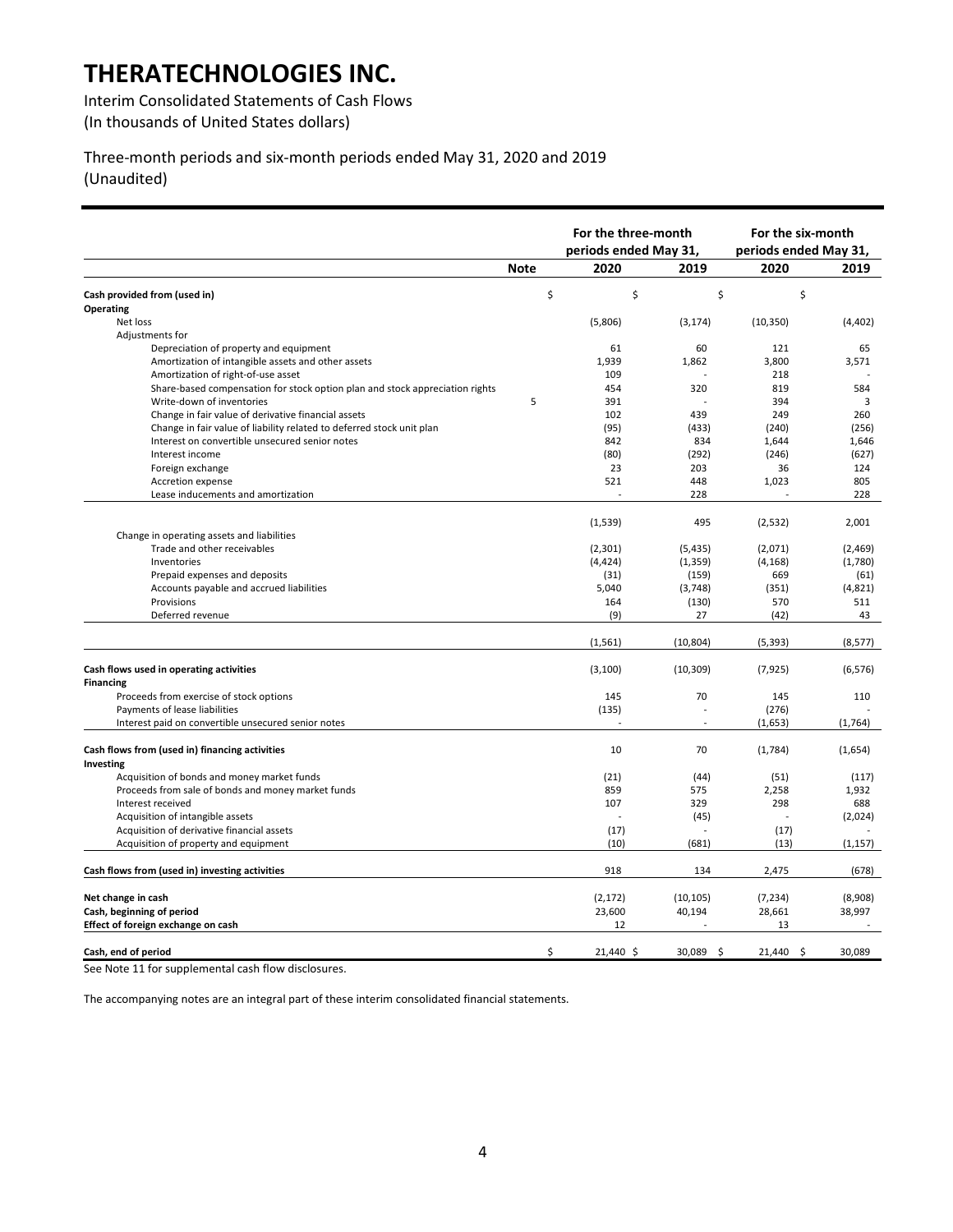Notes to Interim Consolidated Financial Statements (In thousands of United States dollars except for share and per share amounts)

Periods ended May 31, 2020 and 2019 (Unaudited)

Theratechnologies Inc. is a commercial-stage biopharmaceutical company addressing unmet medical needs by bringing to market specialized therapies for people with orphan medical conditions, including those living with HIV.

The interim consolidated financial statements include the accounts of Theratechnologies Inc. and its whollyowned subsidiaries (together referred to as the "Company" and individually as the "subsidiaries of the Company").

Theratechnologies Inc. is governed by the *Business Corporations Act* (Québec) and is domiciled in Québec, Canada. The Company is located at 2015 Peel Street, Montréal, Québec, H3A 1T8.

### **1. Basis of preparation**

(a) Accounting framework

These unaudited interim consolidated financial statements ("interim financial statements"), including comparative information, have been prepared using accounting policies consistent with International Financial Reporting Standards ("IFRS") as issued by the International Accounting Standards Board ("IASB") and in accordance with International Accounting Standard ("IAS") 34, *Interim Financial Reporting*.

Certain information, in particular the accompanying notes normally included in the annual consolidated financial statements prepared in accordance with IFRS, has been omitted or condensed. These interim financial statements do not include all disclosures required under IFRS and, accordingly, should be read in conjunction with the annual consolidated financial statements for the year ended November 30, 2019 and the notes thereto.

These interim financial statements have been authorized for issue by the Company's Audit Committee on July 14, 2020.

### (b) Basis of measurement

The Company's interim financial statements have been prepared on a going concern and historical cost bases, except for bonds and money market funds, derivative financial assets, liabilities related to cashsettled share-based arrangements and derivative financial liabilities, which are measured at fair value. Effective December 1, 2019, lease liabilities are measured at the present value of lease payments not paid at commencement date. See note 2(a) below. Equity-classified share-based payment arrangements are measured at fair value at grant date pursuant to IFRS 2, *Share-based Payment*.

The methods used to measure fair value are discussed further in Note 13.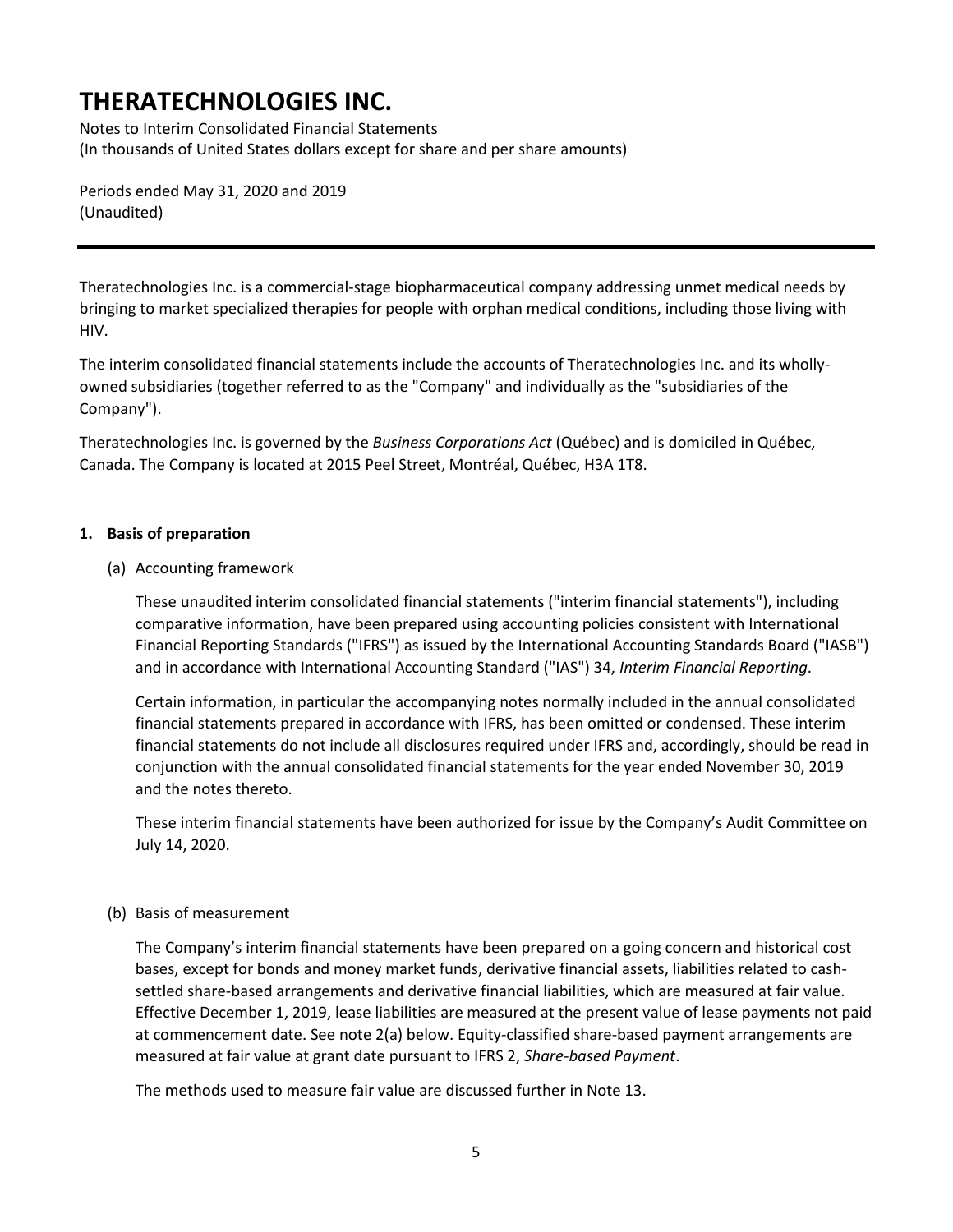Notes to Interim Consolidated Financial Statements (continued) (In thousands of United States dollars except for share and per share amounts)

Periods ended May 31, 2020 and 2019 (Unaudited)

### **1. Basis of preparation** (continued)

(c) Use of estimates and judgments

The preparation of the Company's interim financial statements in conformity with IFRS requires management to make estimates and assumptions that affect the reported amounts of assets and liabilities and disclosure of contingent assets and liabilities at the date of the interim financial statements, and the reported amounts of revenues and expenses during the reporting periods.

Information about critical judgments in applying accounting policies and assumptions and estimation uncertainties that have the most significant effect on the amounts recognized in the interim financial statements are disclosed in Note 1 of the annual consolidated financial statements as at November 30, 2019.

(d) Functional and presentation currency

The Company's functional currency is the United States dollar ("USD").

All financial information presented in USD has been rounded to the nearest thousand.

### **2. Significant accounting policies**

The significant accounting policies as disclosed in the Company's annual consolidated financial statements for the year ended November 30, 2019 have been applied consistently in the preparation of these interim financial statements, except for the adoption of IFRS 16, Leases, as described in the Company's first quarter financial statements of 2020.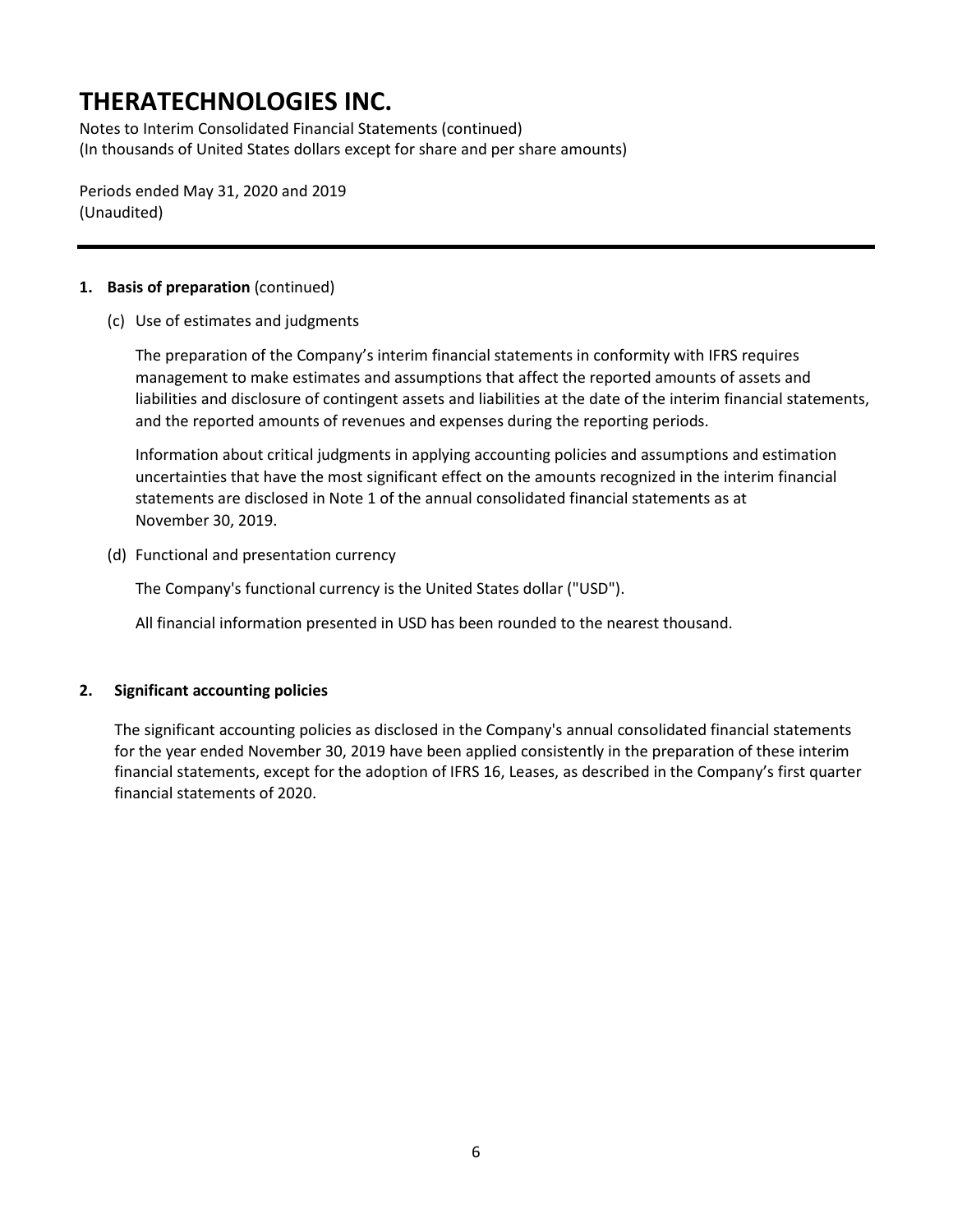Notes to Interim Consolidated Financial Statements (continued) (In thousands of United States dollars except for share and per share amounts)

Periods ended May 31, 2020 and 2019 (Unaudited)

#### **3. Revenue**

Net sales by product were as follows:

|                                                | For the three-month periods ended May 31, |        |
|------------------------------------------------|-------------------------------------------|--------|
|                                                | 2020                                      | 2019   |
|                                                |                                           |        |
| EGRIFTA® and EGRIFTA SV <sup>™</sup> net sales | 9,269                                     | 8,639  |
| Trogarzo <sup>®</sup> net sales                | 7,893                                     | 6,970  |
|                                                |                                           |        |
|                                                | 17,162                                    | 15.609 |

|                                                 | For the six-month periods ended May 31, |        |
|-------------------------------------------------|-----------------------------------------|--------|
|                                                 | 2020                                    | 2019   |
| EGRIFTA® and EGRIFTA SV <sup>TM</sup> net sales | 17,784                                  | 17,601 |
| Trogarzo <sup>®</sup> net sales                 | 15,097                                  | 13,104 |
|                                                 | 32,881                                  | 30,705 |

Net sales by geography were as follows:

|                      | For the three-month periods ended May 31, |        |
|----------------------|-------------------------------------------|--------|
|                      | 2020                                      | 2019   |
|                      |                                           |        |
| Canada               | 122                                       | 86     |
| <b>United States</b> | 17,040                                    | 15,523 |
|                      |                                           |        |
|                      | 17,162                                    | 15,609 |

|                      | For the six-month periods ended May 31, |  |        |  |  |
|----------------------|-----------------------------------------|--|--------|--|--|
|                      | 2020                                    |  | 2019   |  |  |
| Canada               | 231                                     |  | 86     |  |  |
| <b>United States</b> | 32,650                                  |  | 30,619 |  |  |
|                      | 32,881                                  |  | 30,705 |  |  |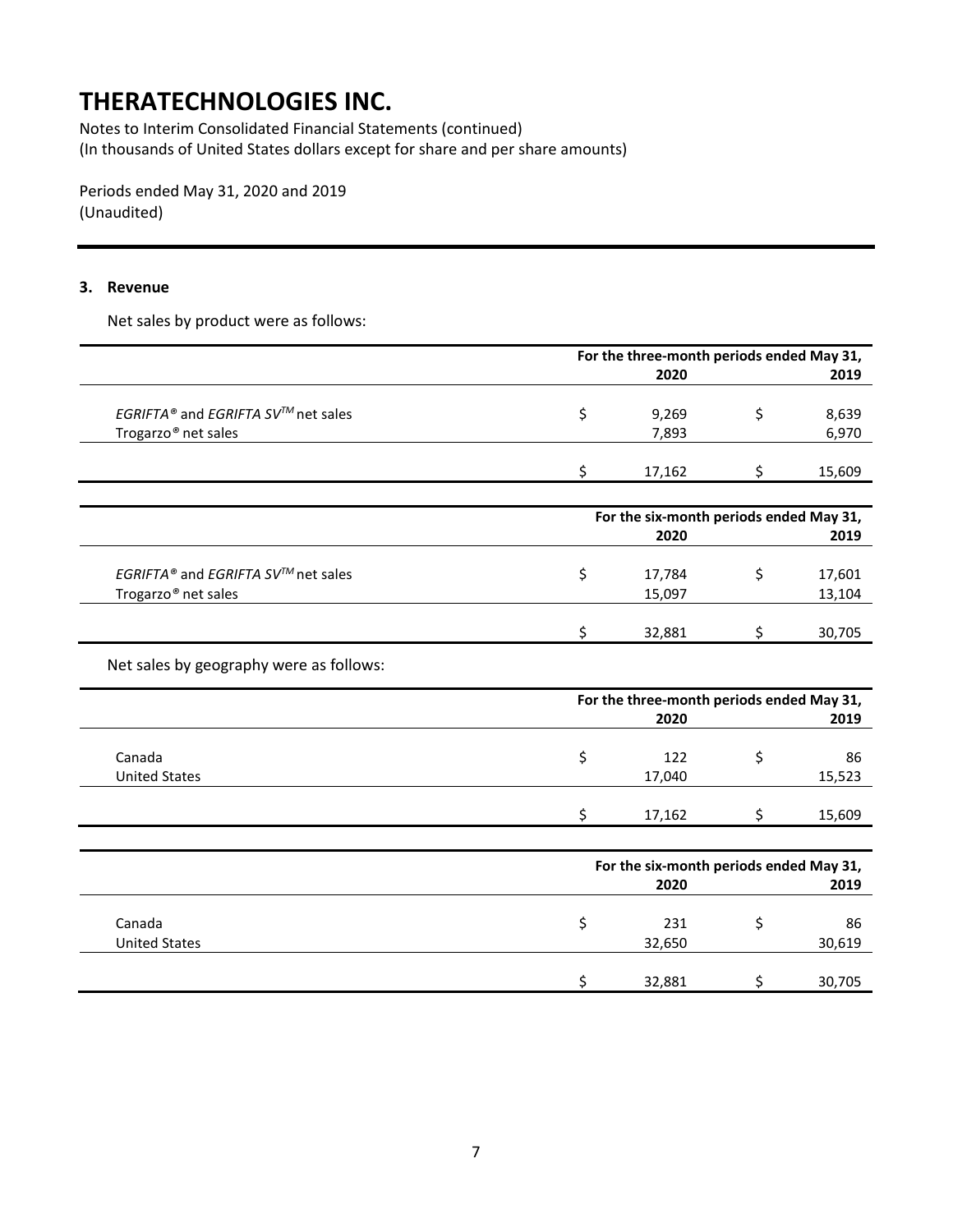Notes to Interim Consolidated Financial Statements (continued) (In thousands of United States dollars except for share and per share amounts)

Periods ended May 31, 2020 and 2019 (Unaudited)

### **4. Finance income and finance costs**

|                                                   |    | For the three-month periods ended May 31,<br>2020 | 2019     |
|---------------------------------------------------|----|---------------------------------------------------|----------|
| Interest income                                   | Ŝ. | 80                                                | 292      |
| Finance income                                    |    | 80                                                | 292      |
| Accretion expense                                 |    | (521)                                             | (448)    |
| Interest on convertible unsecured senior notes    |    | (842)                                             | (834)    |
| <b>Bank charges</b>                               |    | (16)                                              | (14)     |
| Net foreign currency loss                         |    | (13)                                              | (147)    |
| Loss on financial instruments carried at          |    |                                                   |          |
| fair value                                        |    | (7)                                               | (6)      |
|                                                   |    |                                                   |          |
| Finance costs                                     |    | (1, 399)                                          | (1, 449) |
| Net finance cost recognized in net profit or loss |    | (1, 319)                                          | (1, 157) |

|                                                     |   | For the six-month periods ended May 31, |   |          |
|-----------------------------------------------------|---|-----------------------------------------|---|----------|
|                                                     |   | 2020                                    |   | 2019     |
| Interest income                                     | Ś | 246                                     | Ś | 627      |
| Finance income                                      |   | 246                                     |   | 627      |
| Accretion expense                                   |   | (1,023)                                 |   | (805)    |
| Interest on convertible unsecured senior notes      |   | (1,644)                                 |   | (1,646)  |
| <b>Bank charges</b>                                 |   | (16)                                    |   | (14)     |
| Net foreign currency loss                           |   | (25)                                    |   | (83)     |
| Loss on financial instruments carried at fair value |   | (9)                                     |   | (4)      |
| Finance costs                                       |   | (2,717)                                 |   | (2, 552) |
| Net finance cost recognized in net profit or loss   |   | (2, 471)                                |   | (1, 925) |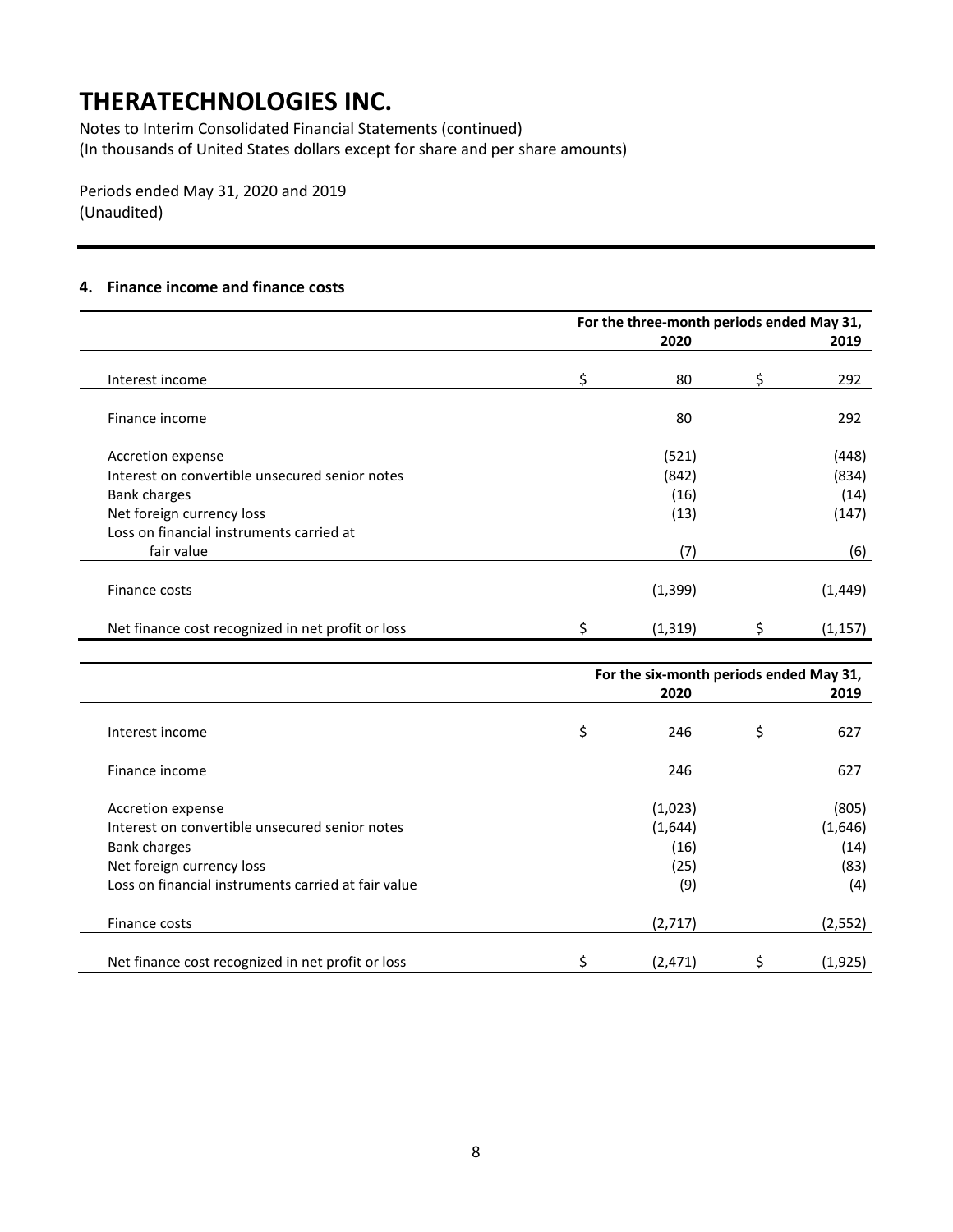Notes to Interim Consolidated Financial Statements (continued) (In thousands of United States dollars except for share and per share amounts)

Periods ended May 31, 2020 and 2019 (Unaudited)

#### **5. Inventories**

Inventories were written down in 2020 to net realizable value by an amount of \$394 (2019 - \$3), which is recorded in cost of sales.

A provision of \$391 on excess stock of EGRIFTA® was recorded as a result of the Company's decision to switch patients to and only actively commercialize the new EGRIFTA SV™ formulation in the United States.

#### **6. Provisions**

|                                 | Chargebacks<br>and rebates | <b>Returns</b> | <b>Other</b> | <b>Total</b> |
|---------------------------------|----------------------------|----------------|--------------|--------------|
|                                 |                            |                |              |              |
| Balance as at November 30, 2018 | \$<br>$895 \;$ \$          | 119            | \$<br>$\sim$ | \$<br>1,014  |
| Provisions made                 | 10,818                     | 174            | 55           | 11,047       |
| Provisions used                 | (9,531)                    | (46)           |              | (9, 577)     |
| Balance as at November 30, 2019 | 2,182                      | 247            | 55           | 2,484        |
| Provisions made                 | 5,424                      | 65             | 1,413        | 6,902        |
| Provisions used                 | (5, 592)                   | (2)            | (738)        | (6, 332)     |
|                                 |                            |                |              |              |
| Balance as at May 31, 2020      | 2,014                      | 310            | 730          | 3,054        |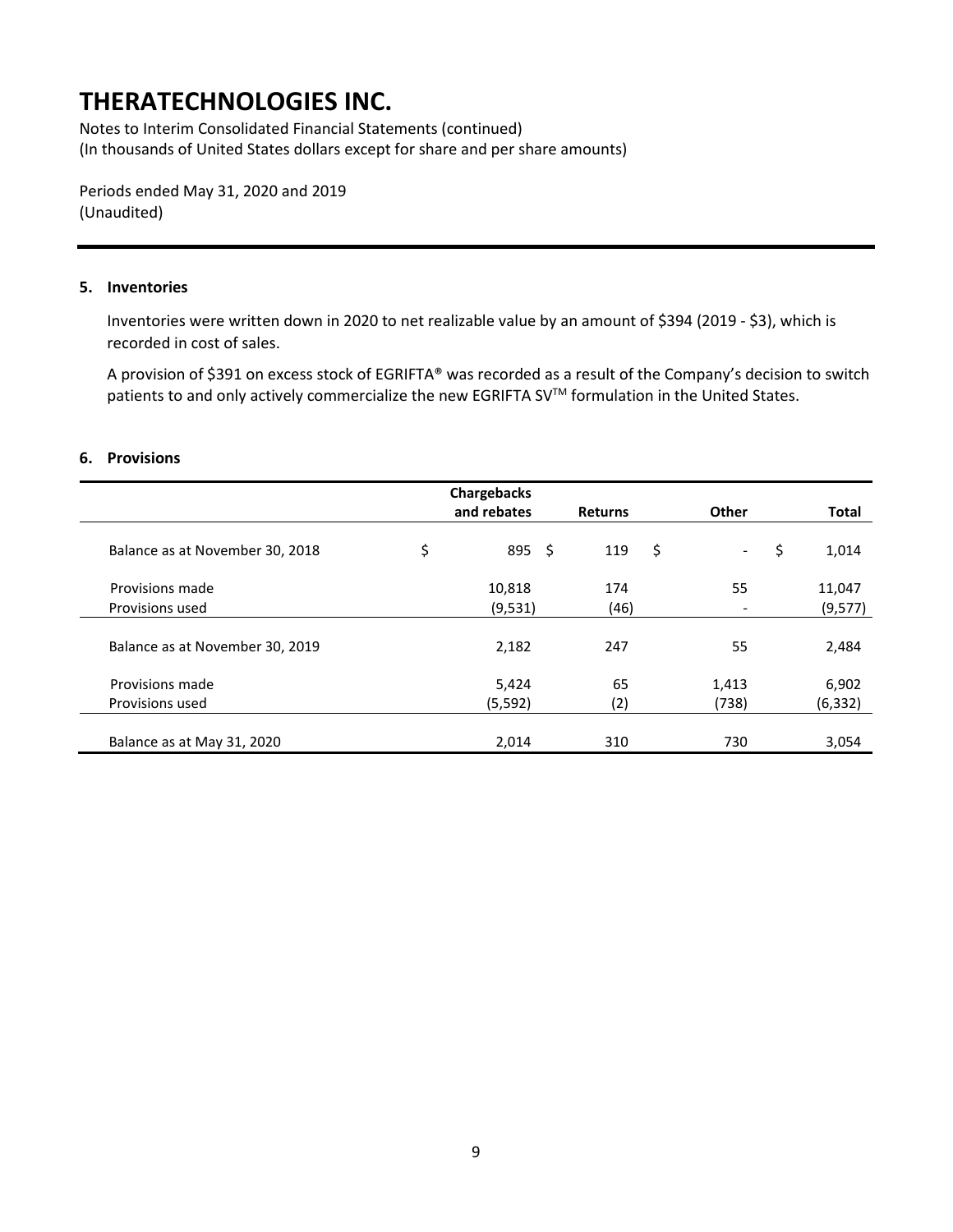Notes to Interim Consolidated Financial Statements (continued) (In thousands of United States dollars except for share and per share amounts)

Periods ended May 31, 2020 and 2019 (Unaudited)

#### **7. Long-term obligations**

The movement in the long-term obligations is as follows.

|                                 |    | Commercialization<br>rights - Trogarzo® |        | <b>Commercialization</b>  |              |
|---------------------------------|----|-----------------------------------------|--------|---------------------------|--------------|
|                                 |    | <b>North American</b>                   |        | rights - Trogarzo®        |              |
|                                 |    | <b>Territory</b>                        |        | <b>European Territory</b> | <b>Total</b> |
| Balance as at November 30, 2018 | \$ |                                         | $-$ \$ | - \$                      |              |
| Additions                       |    | 6,765                                   |        | 4,557                     | 11,322       |
| Accretion expense               |    | 152                                     |        | 13                        | 165          |
| Payment                         |    | (3,500)                                 |        |                           | (3,500)      |
| Balance as at November 30, 2019 |    | 3,417                                   |        | 4,570                     | 7,987        |
| Accretion expense               |    | 70                                      |        | 32                        | 102          |
| Balance as at May 31, 2020      |    | 3,487                                   |        | 4,602                     | 8,089        |
| Current portion                 |    | (3, 487)                                |        |                           | (3, 487)     |
| Non-current portion             | Ś  |                                         | S      | 4,602 \$                  | 4,602        |

#### **8. Convertible unsecured senior notes**

The movement in the carrying value of the convertible unsecured senior notes is as follows:

| Convertible unsecured senior notes as at November 30, 2018 | 49,233 |
|------------------------------------------------------------|--------|
| Accretion expense                                          | 1,508  |
| Convertible unsecured senior notes as at November 30, 2019 | 50,741 |
| Accretion expense                                          | 812    |
| Convertible unsecured senior notes as at May 31, 2020      | 51,553 |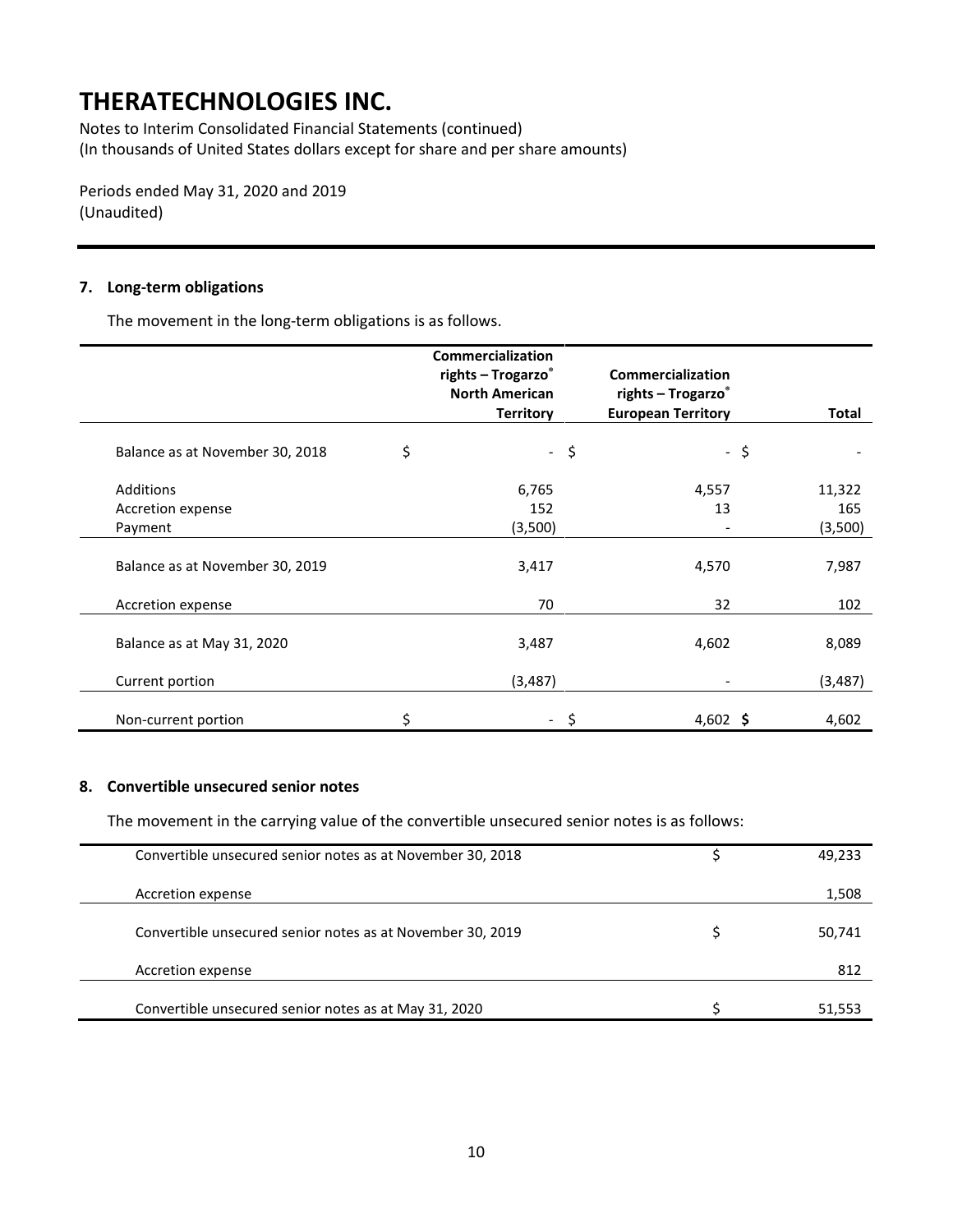Notes to Interim Consolidated Financial Statements (continued) (In thousands of United States dollars except for share and per share amounts)

Periods ended May 31, 2020 and 2019 (Unaudited)

### **9. Lease liabilities**

|                                    | <b>Carrying</b><br>value |
|------------------------------------|--------------------------|
| Balance as at December 1, 2019     | \$<br>3,192              |
| Accretion expense                  | 109                      |
| Lease payments                     | (276)                    |
| Effect of change in exchange rates | (52)                     |
| Balance as at May 31, 2020         | 2,973                    |
| Current portion                    | (373)                    |
| Non-current portion                | 2,600                    |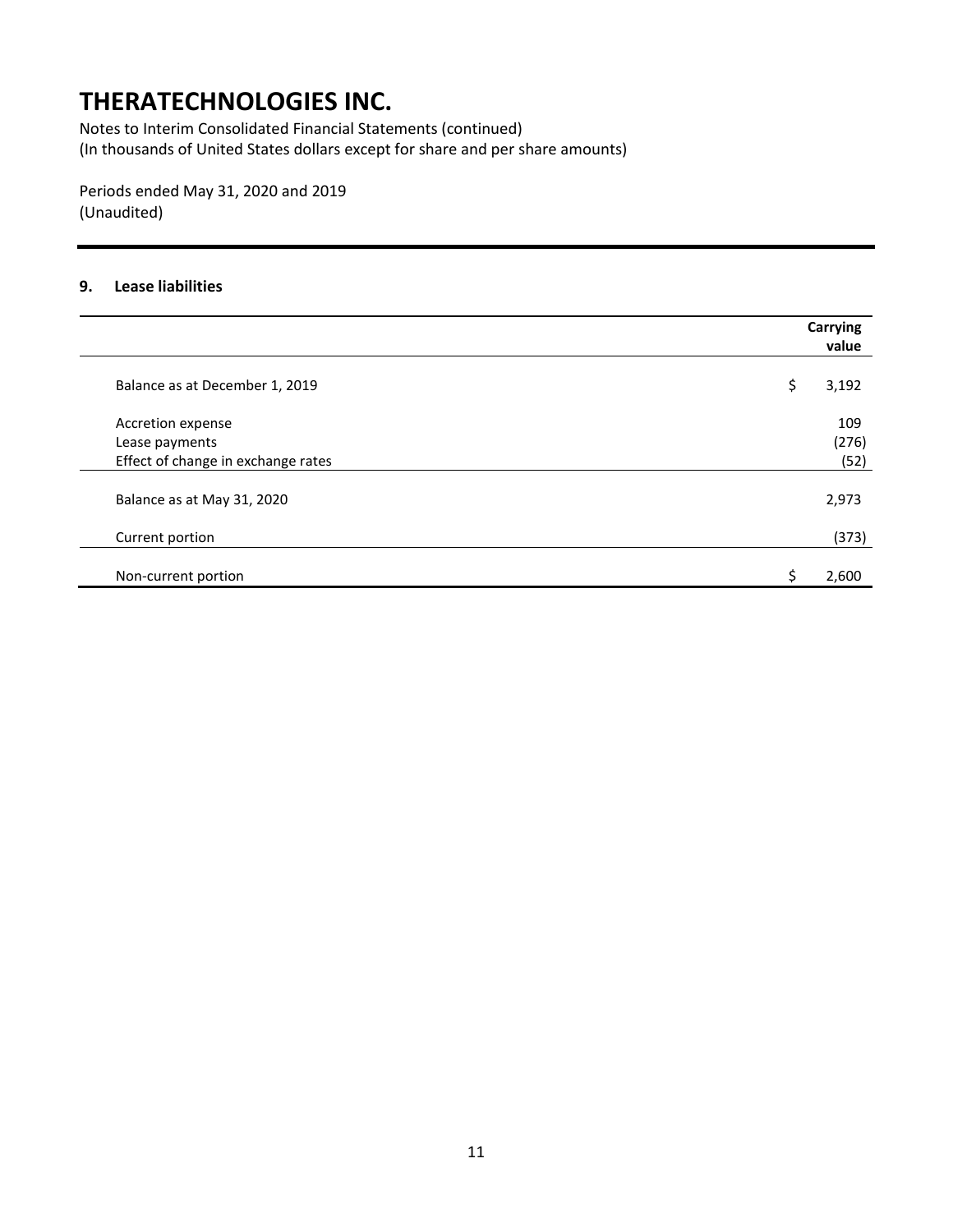Notes to Interim Consolidated Financial Statements (continued) (In thousands of United States dollars except for share and per share amounts)

Periods ended May 31, 2020 and 2019 (Unaudited)

#### **10. Share capital**

(a) Stock options

The Company has established a stock option plan (the "Plan") under which it can grant its directors, officers, employees, researchers and consultants non-transferable options for the purchase of common shares. The exercise date of an option may not be later than 10 years after the grant date. A maximum number of 6,580,000 options can be granted under the Plan. Generally, the options vest at the grant date or over a period of up to three years. As at May 31, 2020, 1,172,697 options could still be granted by the Company (May 31, 2019 – 1,630,017) under the Plan.

The Company issued 487,421 options to Paul Lévesque, the President and Chief Executive Officer of the Company, on April 15, 2020 as inducement to enter into with his employment agreement with the Company. These 487,421 options vest equally over a three-year period beginning on April 15, 2021, have an exercise price of \$2.87 and have a ten-year term.

The Company also issued an additional 590,300 options to its Senior management, employees and Board of Directors since the beginning of its fiscal year.

All options are to be settled by the physical delivery of the common shares.

Changes in the number of options outstanding during the past two years were as follows:

|                                            |                          |                 | <b>Weighted average</b><br>exercise price<br>per option |
|--------------------------------------------|--------------------------|-----------------|---------------------------------------------------------|
|                                            | <b>Number of options</b> | <b>CAD</b>      | <b>USD</b>                                              |
|                                            |                          |                 |                                                         |
| Options as at November 30, 2018            | 2,172,705<br>- Ś         | $3.15 \quad$ \$ | 2.37                                                    |
| Granted                                    | 406,400                  | 8.19            | 6.20                                                    |
| Forfeited                                  | (85, 655)                | 6.97            | 4.49                                                    |
| Exercised (share price: CAD7.78 (USD5.82)) | (74, 832)                | 1.96            | 1.46                                                    |
| Options outstanding as at May 31, 2019     | 2,418,618                | 3.94            | 2.92                                                    |
|                                            |                          |                 |                                                         |
| Options as at November 30, 2019            | 2,415,784                | 3.93            | 2.96                                                    |
| Granted                                    | 1,077,721                | 3.06            | 2.25                                                    |
| Forfeited                                  | (130, 146)               | 5.08            | 3.63                                                    |
| Exercised (share price: CAD3.77 (USD2.68)) | (60,000)                 | 3.38            | 2.40                                                    |
|                                            |                          |                 |                                                         |
| Options outstanding as at May 31, 2020     | 3,303,359<br>\$          | $3.61 \quad$ \$ | 2.62                                                    |
| Options exercisable as at May 31, 2020     | 2,097,584<br>Ŝ.          | 3.47<br>Ŝ.      | 2.52                                                    |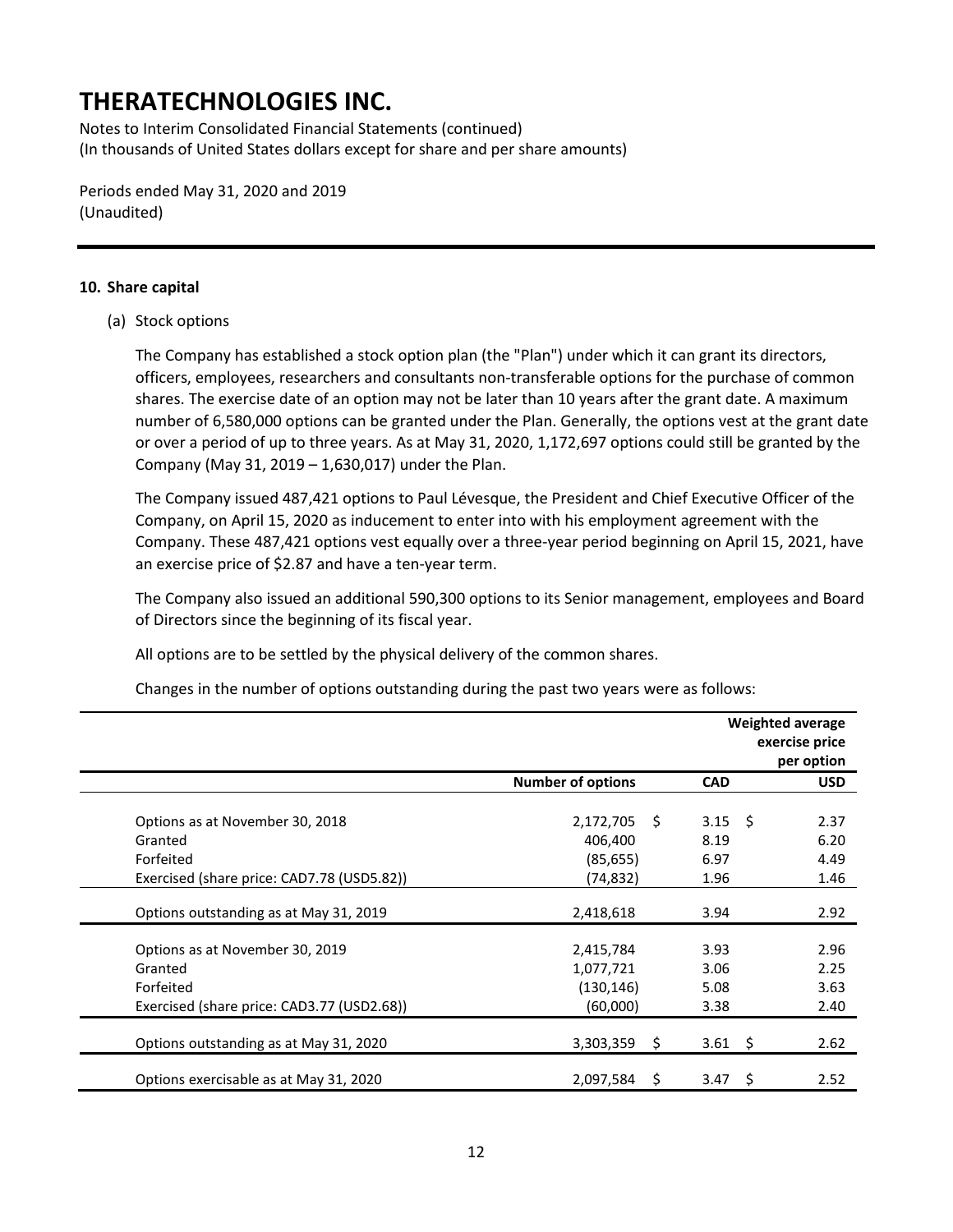Notes to Interim Consolidated Financial Statements (continued) (In thousands of United States dollars except for share and per share amounts)

Periods ended May 31, 2020 and 2019 (Unaudited)

#### **10. Share capital** (continued)

(a) Stock option plan (continued)

During the six-month period ended May 31, 2020, \$818 (2019 - \$566) were recorded as share-based compensation expense under the Plan. The fair value of options granted during the period was estimated at the grant date using the Black-Scholes model and the following weighted average assumptions:

|                           | For the six-month periods ended May 31, |                   |  |
|---------------------------|-----------------------------------------|-------------------|--|
|                           | 2020                                    | 2019              |  |
|                           |                                         |                   |  |
| Risk-free interest rate   | 0.95%                                   | 2.15%             |  |
| Expected volatility       | 70%                                     | 57%               |  |
| Average option life       | 8.5 years                               | 8 years           |  |
| <b>Expected dividends</b> | $\overline{\phantom{a}}$                |                   |  |
| Grant-date share price    | \$2.22 (CAD3.06)                        | $$6.15$ (CAD8.19) |  |
| Option exercise price     | \$2.22 (CAD3.06)                        | \$6.15 (CAD8.19)  |  |

The risk-free interest rate is based on the implied yield on a Canadian government zero-coupon issue, with a remaining term equal to the expected term of the option. The volatility is based on weighted average historical volatility adjusted for changes expected due to publicly available information. The life of the options is estimated taking into consideration the vesting period at the grant date, the life of the option and the average length of time similar grants have remained outstanding in the past. The dividend yield was excluded from the calculation since it is the present policy of the Company to retain all earnings to finance operations and future growth.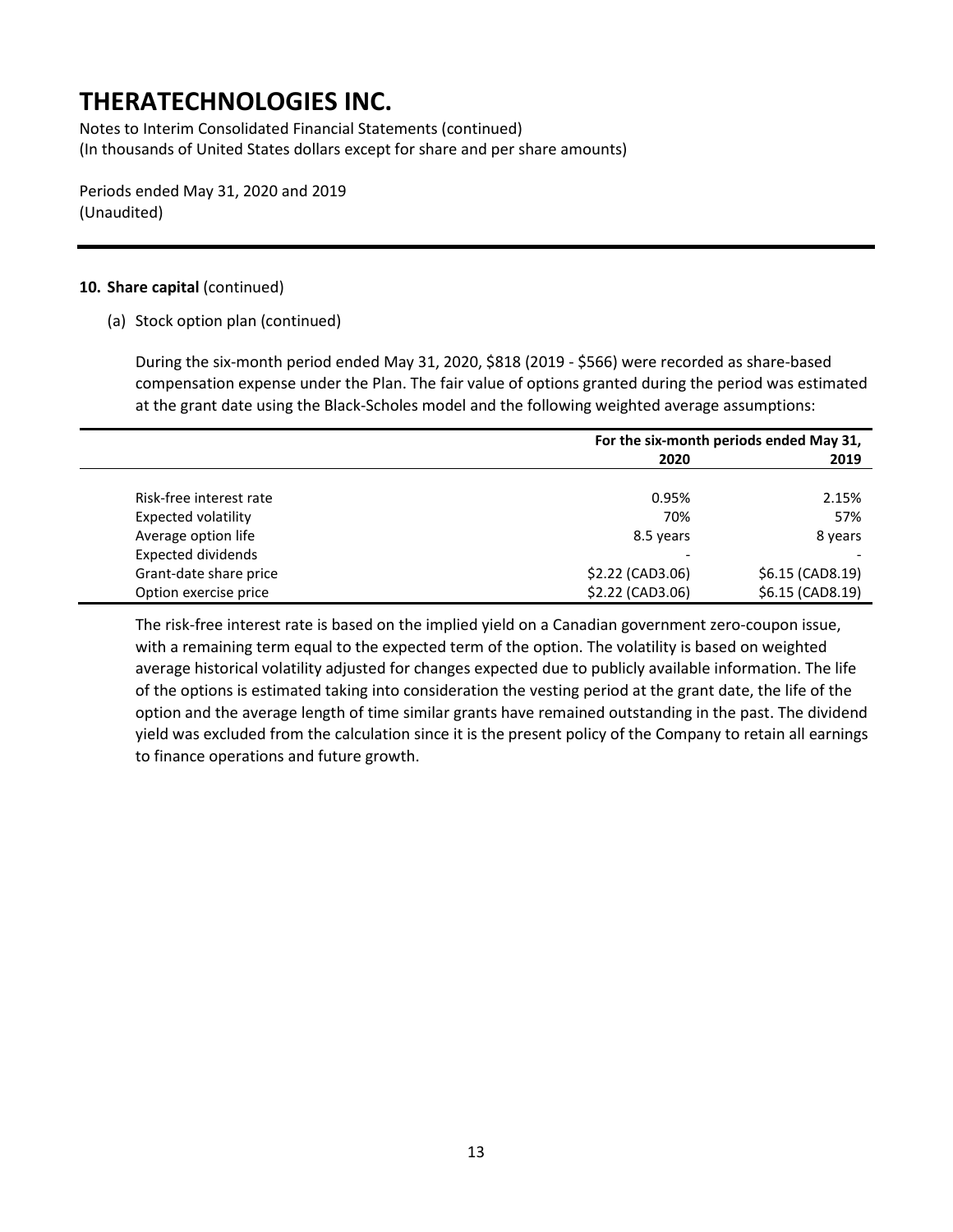Notes to Interim Consolidated Financial Statements (continued) (In thousands of United States dollars except for share and per share amounts)

Periods ended May 31, 2020 and 2019 (Unaudited)

### **10. Share capital** (continued)

(a) Stock option plan (continued)

The following table summarizes the measurement date weighted average fair value of stock options granted during the period ended:

|                 |           |                |           | For the six-month periods ended May 31, |
|-----------------|-----------|----------------|-----------|-----------------------------------------|
|                 |           | 2020           |           | 2019                                    |
|                 |           | Weighted       |           | Weighted                                |
|                 |           | average        |           | average                                 |
|                 | Number of | grant date     | Number of | grant date                              |
|                 | options   | fair value     | options   | fair value                              |
|                 |           |                |           |                                         |
| Options granted | 1,077,721 | 1.51 (CAD2.08) | 406,400   | 3.69 (CAD 4.92)                         |

The Black-Scholes model used by the Company to calculate option values was developed to estimate the fair value of freely tradable, fully transferable options without vesting restrictions, which significantly differs from the Company's stock option awards. This model also requires four highly subjective assumptions, including future stock price volatility and average option life, which greatly affect the calculated values.

(b) Stock appreciation rights ("SARs")

On October 4, 2018, the Company's Board of Directors approved a SARs plan for its consultants that entitles the grantee to receive a cash payment based on the increase in the stock price of the Company's common shares from the grant date to the settlement date. The exercise date of an SAR may not be later than 10 years after the grant date. Generally, the SARs vest over a period up to three years.

During the six-month period ended May 31, 2020, \$1 (2019 – \$18) was recorded as share-based compensation expense for the SARs plan. Since these awards will be cash-settled, the fair value of SARs granted in 2019 (2020 – nil) is estimated at each reporting period using the Black-Scholes model and the following weighted average assumptions:

|                              | <b>Measurement date</b> |
|------------------------------|-------------------------|
|                              | as at                   |
|                              | May 31, 2020            |
|                              |                         |
| Risk-free interest rate      | 0.53%                   |
| Expected volatility          | 66%                     |
| Average option life in years | 6.75 years              |
| Period-end share price       | \$1.79 (CAD2.47)        |
| SAR exercise price           | \$5.85 (CAD8.05)        |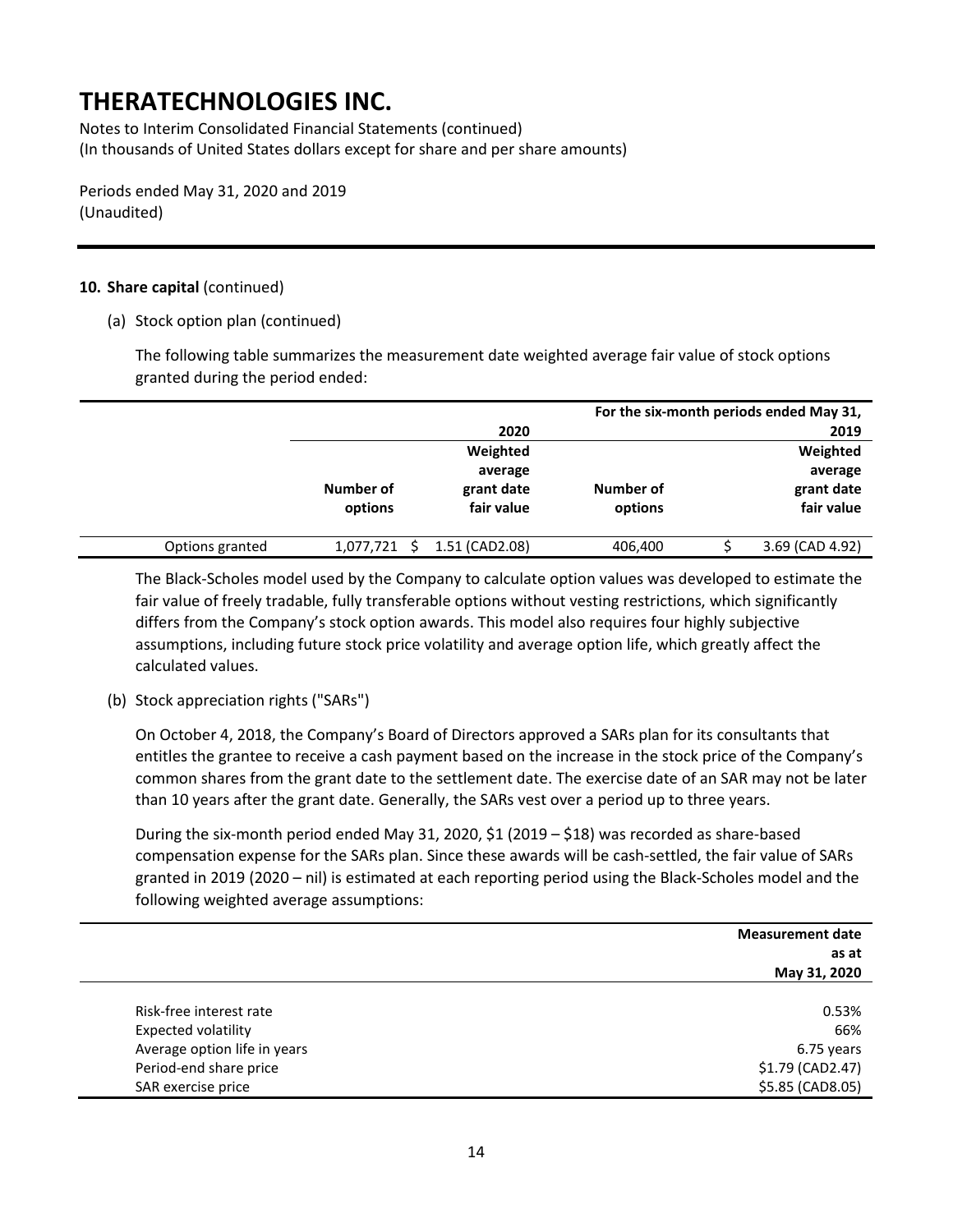Notes to Interim Consolidated Financial Statements (continued) (In thousands of United States dollars except for share and per share amounts)

Periods ended May 31, 2020 and 2019 (Unaudited)

#### **10. Share capital** (continued)

(b) Stock appreciation rights ("SARs") (continued)

The risk-free interest rate is based on the implied yield on a Canadian government zero-coupon issue, with a remaining term equal to the expected term of the SAR. The volatility is based on weighted average historical volatility adjusted for changes expected due to publicly available information. The life of the SARs is estimated taking into consideration the vesting period at the grant date, the life of the SARs and the average length of time similar grants have remained outstanding in the past. The dividend yield was excluded from the calculation since it is the present policy of the Company to retain all earnings to finance operations and future growth.

#### (c) Loss per share

For the three and six-month periods ended May 31, 2020, the weighted average number of common shares outstanding was calculated as follows:

|                                                      | For the three-month periods ended May 31, |            |  |
|------------------------------------------------------|-------------------------------------------|------------|--|
|                                                      | 2020                                      | 2019       |  |
|                                                      |                                           |            |  |
| Issued common shares as at March 1                   | 76,953,411                                | 76,901,911 |  |
| Effect of share options exercised                    | 32,366                                    | 25,109     |  |
|                                                      |                                           |            |  |
| Weighted average number of common shares             | 76,985,777                                | 76,927,020 |  |
|                                                      |                                           |            |  |
|                                                      | For the six-month periods ended May 31,   |            |  |
|                                                      | 2020                                      | 2019       |  |
|                                                      |                                           |            |  |
| Issued common shares as at December 1                | 76,953,411                                | 76,877,679 |  |
| Effect of share options exercised                    | 16,448                                    | 24,871     |  |
| Effect of issue of common shares - oncology platform |                                           | 475        |  |
|                                                      |                                           |            |  |
| Weighted average number of common shares             | 76,969,859                                | 76,903,025 |  |

For the three and six-month periods ended May 31, 2020, 3,303,359 (2019 - 2,458,618) share options, and 3,872,053 common shares potentially issuable from the conversion of the \$57,500 aggregate principal amount of notes, that may potentially dilute earnings per share in the future were excluded from the weighted average number of diluted common shares calculation as their effect would have been anti-dilutive.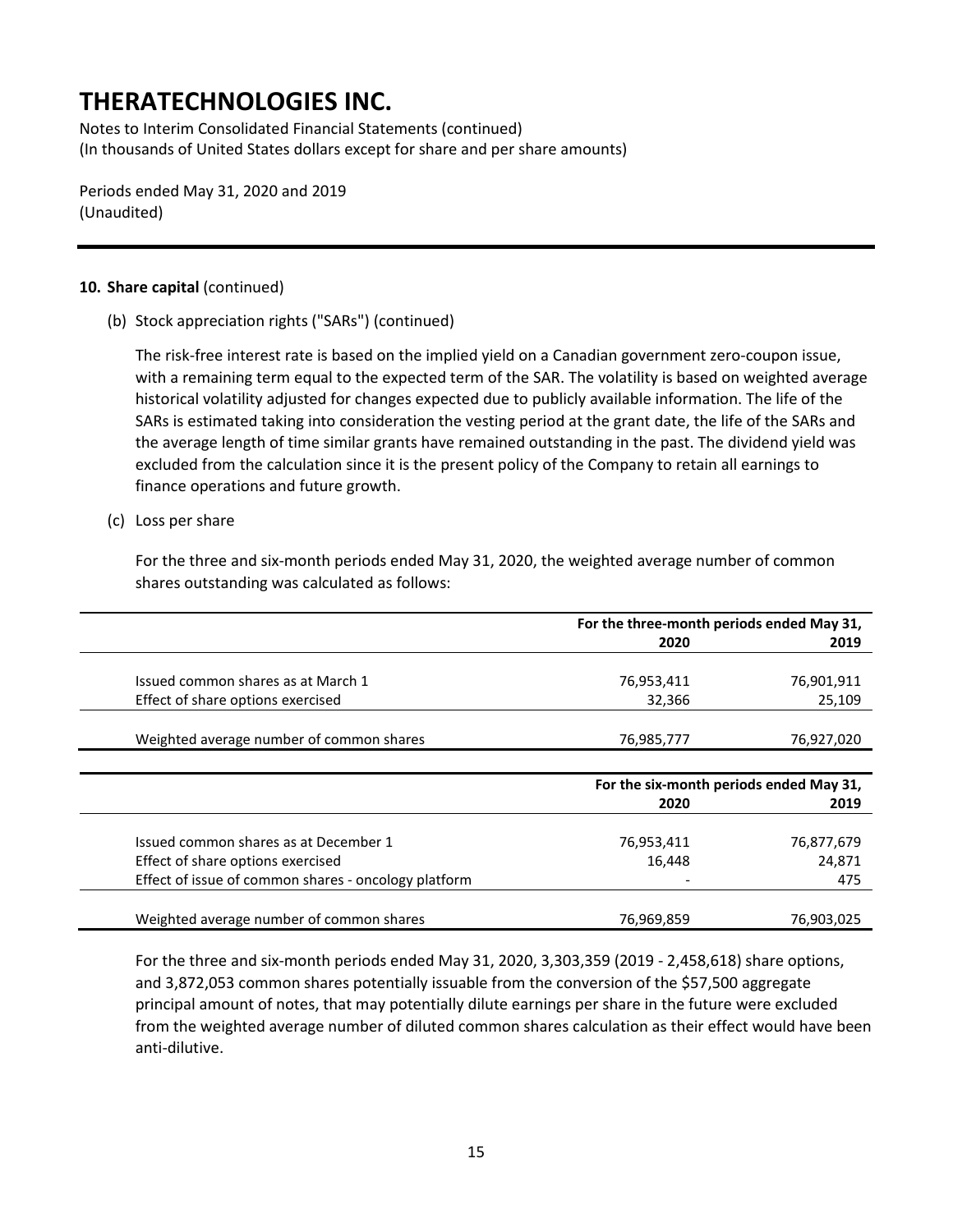Notes to Interim Consolidated Financial Statements (continued) (In thousands of United States dollars except for share and per share amounts)

Periods ended May 31, 2020 and 2019 (Unaudited)

#### **11. Supplemental cash flow disclosures**

The Company entered into the following transactions which had no impact on its cash flows:

|                                                                  | May 31,<br>2020 |     | May 31,<br>2019 |
|------------------------------------------------------------------|-----------------|-----|-----------------|
| Additions to property and equipment included in accounts         |                 |     |                 |
| payable and accrued liabilities                                  | $\mathcal{P}$   | - S | 36              |
| Additions to intangible assets included in accounts payable and  |                 |     |                 |
| accrued liabilities                                              |                 |     | 16              |
| Additions to intangible assets included in long-term obligations |                 |     | 6,765           |
| Issuance of shares in connection with acquisition of intangible  |                 |     |                 |
| assets                                                           | -               |     | .5.             |
| Initial recognition of right-of-use assets and lease liability   | 3,192           |     |                 |
| Reclassification of other liabilities to right-of-use assets     | 238             |     |                 |

#### **12. Financial instruments**

The nature and extent of the Company's exposure to risks arising from financial instruments are consistent with the disclosure in the annual consolidated financial statements as at November 30, 2019.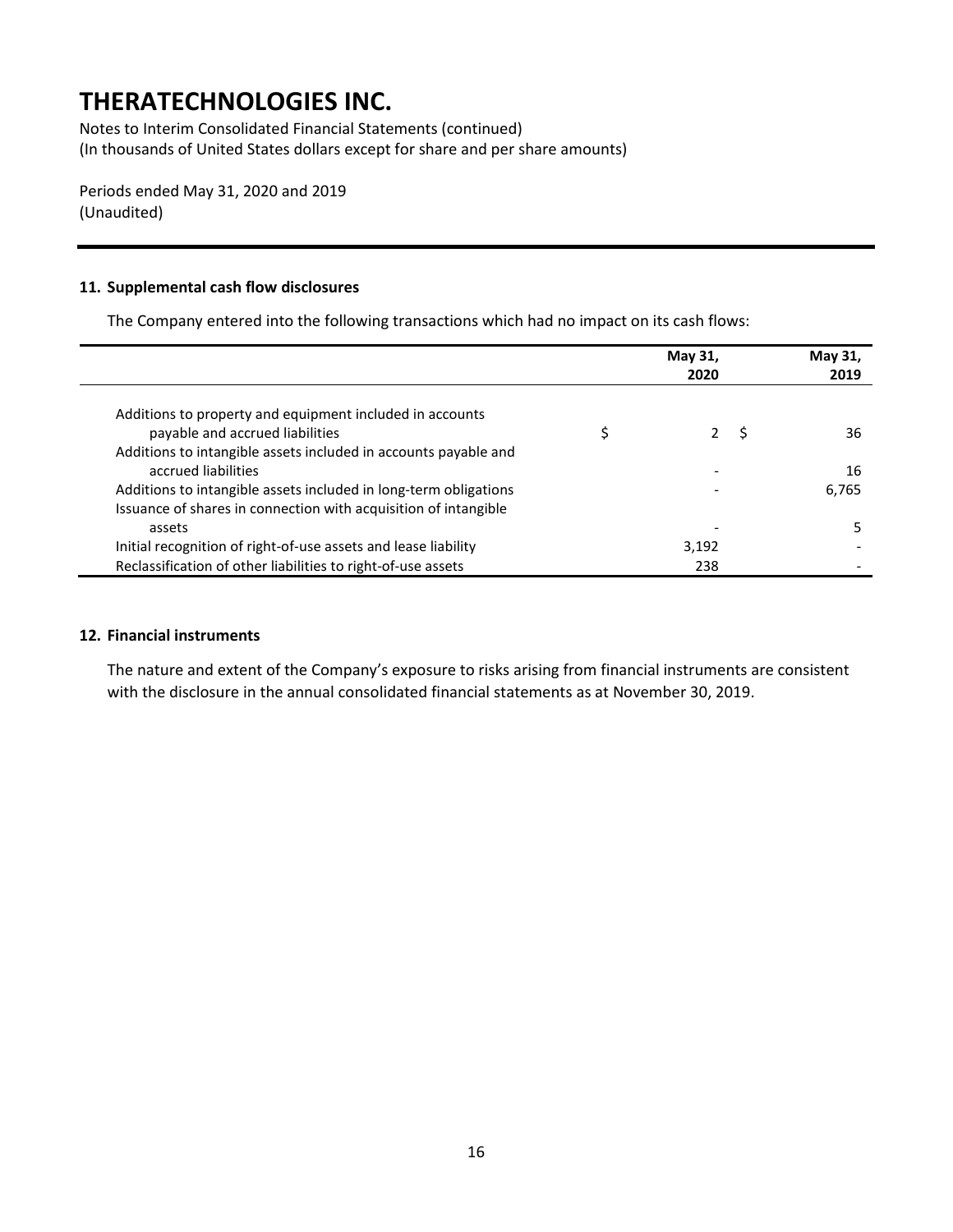Notes to Interim Consolidated Financial Statements (continued) (In thousands of United States dollars except for share and per share amounts)

Periods ended May 31, 2020 and 2019 (Unaudited)

### **13. Determination of fair values**

Certain of the Company's accounting policies and disclosures require the determination of fair value, for both financial and non-financial assets and liabilities. Fair values have been determined for measurement and/or disclosure purposes based on the following methods. When applicable, further information about the assumptions made in determining fair values is disclosed in the notes specific to that asset or liability.

### *Financial assets and financial liabilities measured at fair value*

In establishing fair value, the Company uses a fair value hierarchy based on levels as defined below:

- Level 1: Defined as observable inputs such as quoted prices in active markets.
- Level 2: Defined as inputs other than quoted prices in active markets that are either directly or indirectly observable.
- Level 3: Defined as inputs that are based on little or no observable market data, therefore requiring entities to develop their own assumptions.

### *Other financial assets and financial liabilities*

The Company has determined that the carrying values of its short-term financial assets and financial liabilities, including cash, trade and other receivables and accounts payable and accrued liabilities, approximate their fair value because of the relatively short period to maturity of the instruments.

Bonds and money market funds and derivative financial assets and liabilities are stated at fair value, determined by inputs that are primarily based on broker quotes at the reporting date (Level 2).

The fair value of the convertible unsecured notes, including the equity portion, as at May 31, 2020 was approximately \$43,700 (Level 1) based on market quotes.

### *Share-based payment transactions*

The fair value of the employee stock options and SARs are measured based on the Black-Scholes valuation model. Measurement inputs include share price on measurement date, exercise price of the instrument, expected volatility (based on weighted average historical volatility adjusted for changes expected due to publicly available information), weighted average expected life of the instruments (based on historical experience and general option holder behaviour), expected dividends, and the risk-free interest rate (based on government bonds). Service and non-market performance conditions attached to the transactions, if any, are not taken into account in determining fair value.